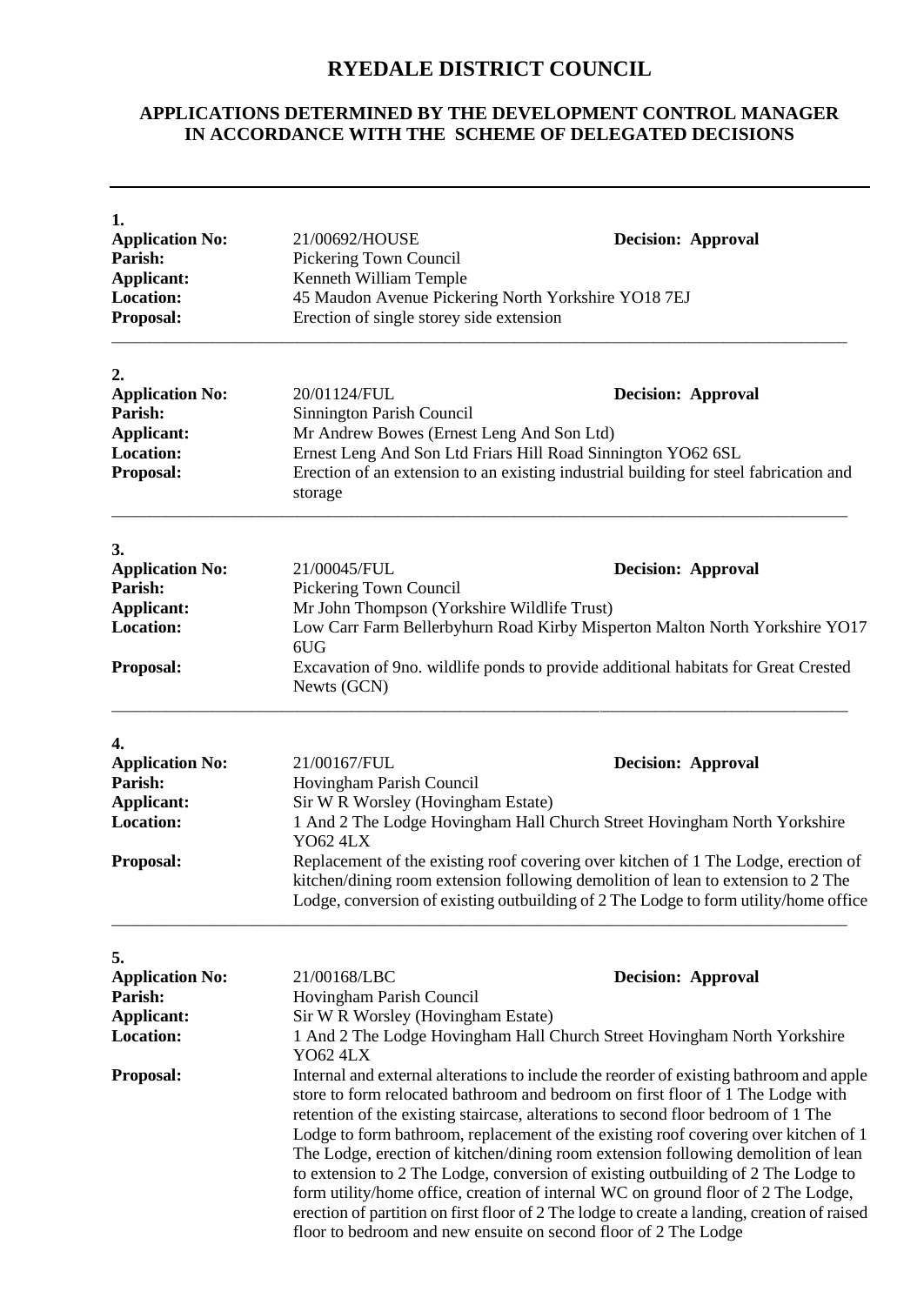| 6.<br><b>Application No:</b><br>Parish:<br><b>Applicant:</b><br><b>Location:</b><br>Proposal:  | 21/00244/FUL<br><b>Decision: Approval</b><br>Welburn (Kirkbymoorside) Parish Meeting<br>Mr and Mrs William Shaw<br>West Ings Farm New Road To Kirkdale Lane Kirkbymoorside YO62 7HE<br>Erection of 1 no. detached four bedroom dwelling following demolition of existing<br>dwelling                                                                                                     |  |
|------------------------------------------------------------------------------------------------|------------------------------------------------------------------------------------------------------------------------------------------------------------------------------------------------------------------------------------------------------------------------------------------------------------------------------------------------------------------------------------------|--|
| 7.<br><b>Application No:</b><br>Parish:<br>Applicant:<br><b>Location:</b><br>Proposal:         | 21/00277/FUL<br><b>Decision: Approval</b><br><b>Habton Parish Council</b><br>JR, J & AJ Bulmer<br>Garthforth Hall Cottage Ryton Rigg Road Ryton Malton YO17 6RY<br>Renovation of the former cottage to include reroofing, installation of timber windows<br>and doors and stonework repairs to form 1no. three bedroom dwelling with<br>associated parking and landscaping               |  |
| 8.<br><b>Application No:</b><br>Parish:<br><b>Applicant:</b><br><b>Location:</b><br>Proposal:  | 21/00306/FUL<br><b>Decision: Approval</b><br>Marishes Parish Meeting<br>Mr S Boyes (SP And S Boyes)<br>Deerholme Grange Low Marishes Malton North Yorkshire YO17 6UG<br>Temporary siting of 1no. two bedroom static caravan for use as agricultural workers<br>dwelling                                                                                                                  |  |
| 9.<br><b>Application No:</b><br>Parish:<br>Applicant:<br><b>Location:</b><br>Proposal:         | 21/00310/HOUSE<br><b>Decision: Approval</b><br>Pickering Town Council<br>Mr R Court<br>Two Ways Swainsea Lane Pickering North Yorkshire YO18 8AR<br>Alterations to the roof structure to create a room in the loft space.                                                                                                                                                                |  |
| 10.<br><b>Application No:</b><br>Parish:<br><b>Applicant:</b><br><b>Location:</b><br>Proposal: | 21/00424/HOUSE<br><b>Decision: Approval</b><br><b>Bulmer Parish Council</b><br>Ken McIntosh<br>Scatterpenny Main Street Bulmer Malton YO60 7BN<br>Erection of a two storey part side- part rear extension, erection of a single storey rear<br>extension with PV panels replacing in part an existing summer house, erection of a<br>double garage following removal of existing garage. |  |
| 11.<br><b>Application No:</b><br>Parish:<br><b>Applicant:</b><br><b>Location:</b><br>Proposal: | 21/00551/FUL<br><b>Decision: Approval</b><br><b>Birdsall Parish Council</b><br>The Birdsall Estates Company Limited<br>Birdsall House Birdsall Malton North Yorkshire YO17 9NR<br>Change of use of Birdsall House and premises from a dwellinghouse to a mixed use<br>incorporating residential, tourism associated activities, corporate and private<br>functions (retrospective)       |  |

\_\_\_\_\_\_\_\_\_\_\_\_\_\_\_\_\_\_\_\_\_\_\_\_\_\_\_\_\_\_\_\_\_\_\_\_\_\_\_\_\_\_\_\_\_\_\_\_\_\_\_\_\_\_\_\_\_\_\_\_\_\_\_\_\_\_\_\_\_\_\_\_\_\_\_\_\_\_\_\_\_\_\_\_\_\_\_\_\_\_\_\_\_

\_\_\_\_\_\_\_\_\_\_\_\_\_\_\_\_\_\_\_\_\_\_\_\_\_\_\_\_\_\_\_\_\_\_\_\_\_\_\_\_\_\_\_\_\_\_\_\_\_\_\_\_\_\_\_\_\_\_\_\_\_\_\_\_\_\_\_\_\_\_\_\_\_\_\_\_\_\_\_\_\_\_\_\_\_\_\_\_\_\_\_\_\_\_\_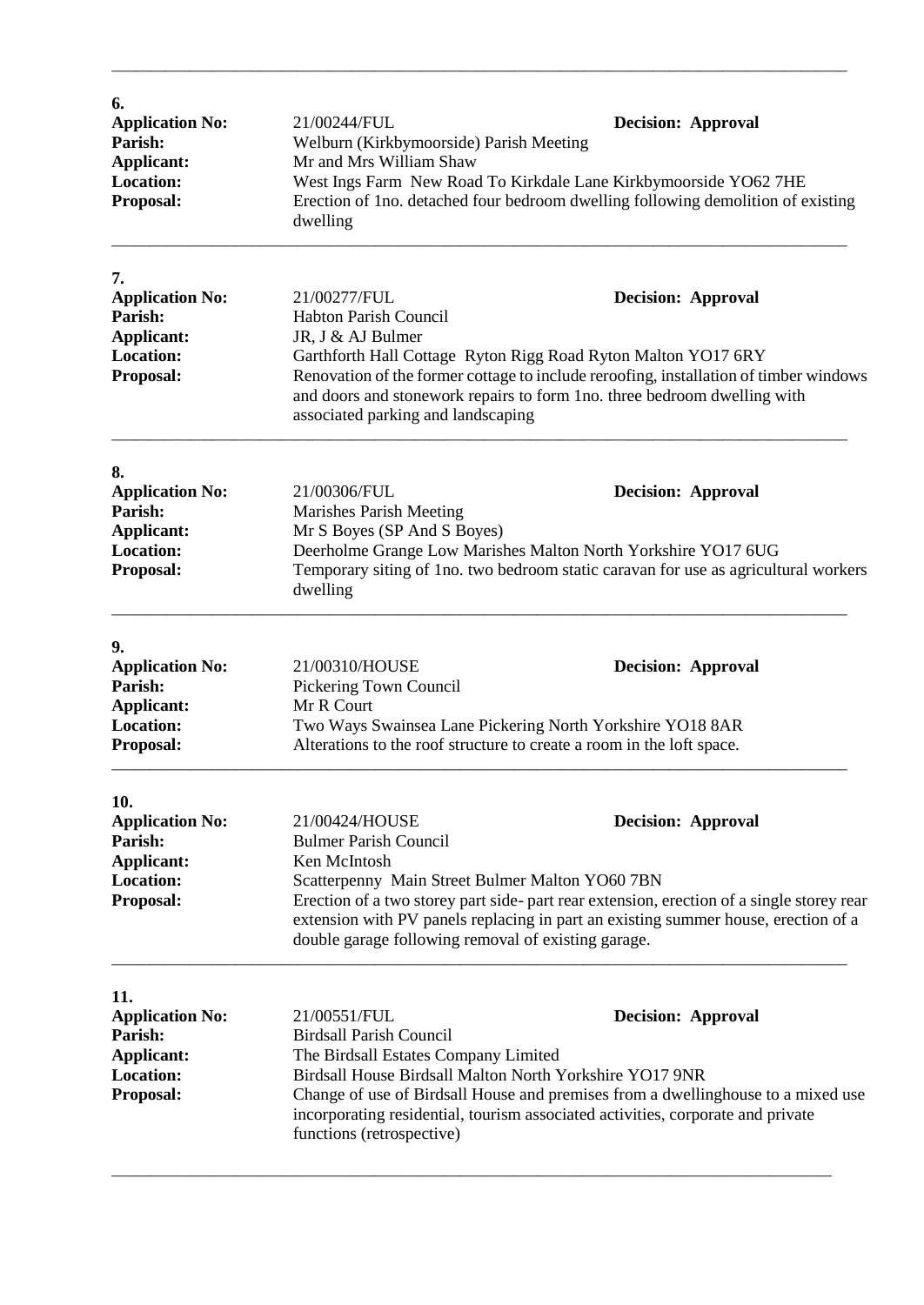| 12.<br><b>Application No:</b><br>Parish:<br>Applicant:<br><b>Location:</b><br>Proposal: | 21/00561/FUL<br>Lillings Ambo Parish Council<br>Mr and Mrs P Try<br>The Lodge Goose Track Lane West Lilling YO60 6RR<br>demolition of existing timber shed                                                                                                                                                                                                                                                                                                                                                                                                                                                                              | <b>Decision: Approval</b><br>Erection of steel framed building for storage of garden equipment following                                                                                                       |
|-----------------------------------------------------------------------------------------|-----------------------------------------------------------------------------------------------------------------------------------------------------------------------------------------------------------------------------------------------------------------------------------------------------------------------------------------------------------------------------------------------------------------------------------------------------------------------------------------------------------------------------------------------------------------------------------------------------------------------------------------|----------------------------------------------------------------------------------------------------------------------------------------------------------------------------------------------------------------|
| 13.<br><b>Application No:</b><br>Parish:<br>Applicant:<br><b>Location:</b><br>Proposal: | 21/00577/FUL<br><b>Decision: Approval</b><br>Kirkbymoorside Town Council<br>Mr & Mrs Power<br>18 & 20 West End Kirkbymoorside YO62 6AF<br>Erection of single storey rear extension following removal of the existing extension,<br>replace the existing cement render with lime render, remove external drainage and<br>replace internally, repoint or paint with breathable masonry paint and installation of<br>replacement double glazed timber windows to the north elevation                                                                                                                                                       |                                                                                                                                                                                                                |
| 14.<br><b>Application No:</b><br>Parish:<br>Applicant:<br><b>Location:</b><br>Proposal: | 21/00578/LBC<br><b>Decision: Approval</b><br>Kirkbymoorside Town Council<br>Mr & Mrs Power<br>18 & 20 West End Kirkbymoorside YO62 6AF<br>External and internal alterations to include erection of a single storey rear extension<br>following removal of the existing extension, installation of replacement double<br>glazed timber windows to the north elevation, replace the existing cement render<br>with lime render, remove external drainage and replace internally, repoint or paint<br>with breathable masonry paint, replace external grate to No.18 and internal<br>alterations to include installation of a shower room. |                                                                                                                                                                                                                |
| 15.<br><b>Application No:</b><br>Parish:<br>Applicant:<br><b>Location:</b><br>Proposal: | 21/00593/HOUSE<br><b>Norton Town Council</b><br>Mr Dan Barker (D Barker Building And Joinery Ltd)<br>6 Lakeside Way Norton Malton YO17 9PG                                                                                                                                                                                                                                                                                                                                                                                                                                                                                              | <b>Decision: Approval</b><br>Erection of two storey side extension to include the incorporation of garage into main<br>dwelling with garage roof altered to flat roof and erection of porch to front elevation |
| 16.<br><b>Application No:</b><br>Parish:<br>Applicant:<br><b>Location:</b><br>Proposal: | 21/00594/LBC<br>Pickering Town Council<br>Mrs Hannah Morgan-Granger<br>Spring Cottage Keld Head Pickering YO18 8LL                                                                                                                                                                                                                                                                                                                                                                                                                                                                                                                      | <b>Decision: Approval</b><br>Internal alterations to include the creation of internal vestibule, enlargement of<br>archway between kitchen and dining room and installation of timber internal door            |
| 17.<br><b>Application No:</b><br>Parish:<br>Applicant:<br><b>Location:</b><br>Proposal: | 21/00603/HOUSE<br><b>Decision: Approval</b><br><b>Marton Parish Meeting</b><br>Ged Simpson<br>Toad Hall Marton Road Marton Kirkbymoorside YO62 6RD<br>Erection of single storey part side - part rear extension                                                                                                                                                                                                                                                                                                                                                                                                                         |                                                                                                                                                                                                                |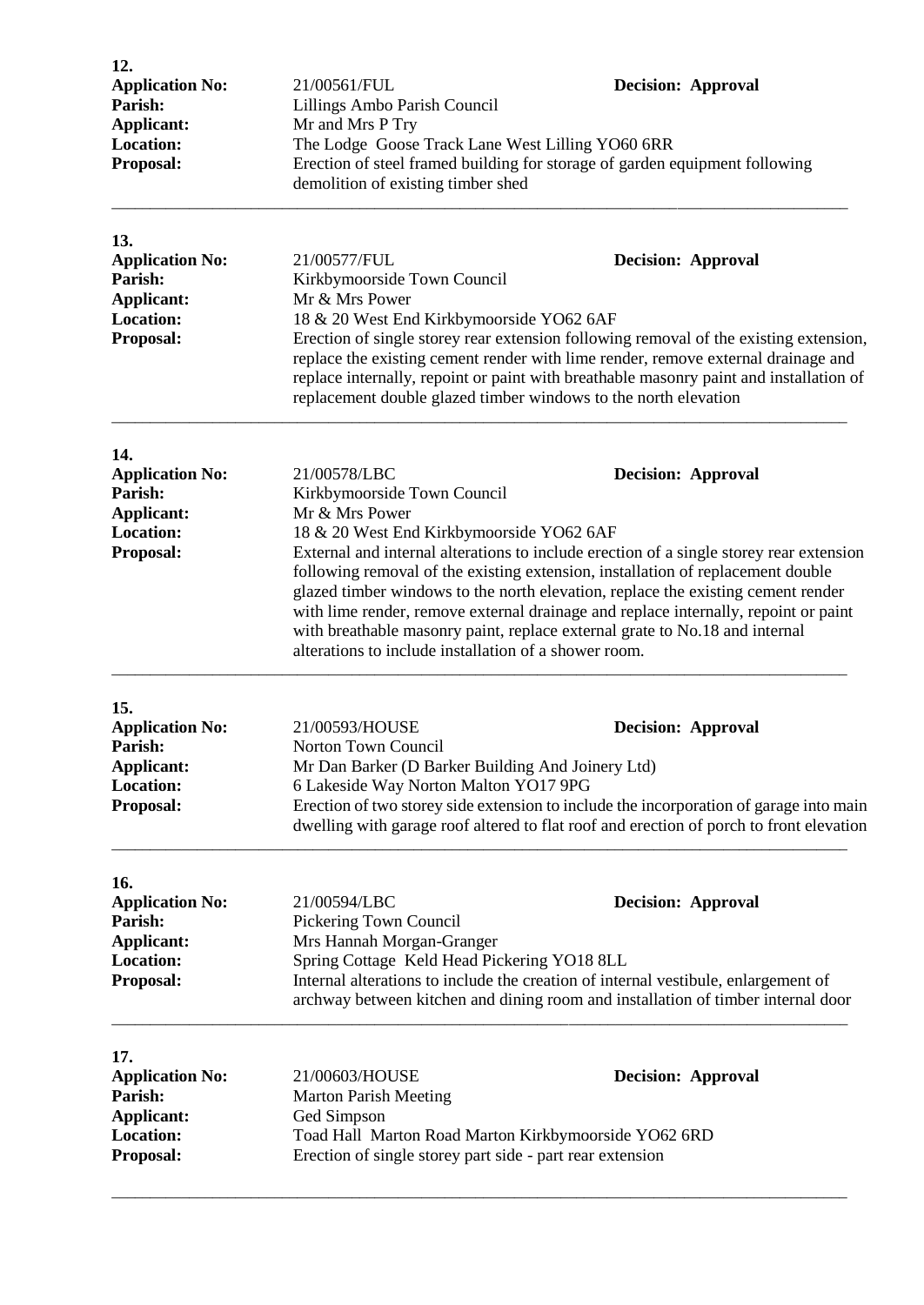| 18.<br><b>Application No:</b><br>Parish:<br><b>Applicant:</b><br><b>Location:</b><br>Proposal: | 21/00620/FUL<br><b>Decision: Approval</b><br>Buttercrambe With Bossall Parish Meeting<br>Mrs June Pollock<br>The Old Granary Bossall Malton YO60 7NS<br>Change of use of former offices to form 2no. two bedroom holiday lets and 1no. three<br>bedroom holiday let to include the formation of enlarged window openings to The<br>Old Stables with associated parking                        |  |
|------------------------------------------------------------------------------------------------|-----------------------------------------------------------------------------------------------------------------------------------------------------------------------------------------------------------------------------------------------------------------------------------------------------------------------------------------------------------------------------------------------|--|
| 19.<br><b>Application No:</b><br>Parish:<br>Applicant:<br><b>Location:</b><br>Proposal:        | 21/00622/LBC<br><b>Decision: Approval</b><br>Buttercrambe With Bossall Parish Meeting<br>Mrs June Pollock<br>The Old Granary Bossall Malton YO60 7NS<br>Internal and external alterations to allow the change of use of former offices to form<br>2no. two bedroom holiday lets and 1no. three bedroom holiday let to include the<br>formation of enlarged window openings to The Old Stables |  |
| 20.<br><b>Application No:</b><br>Parish:<br>Applicant:<br><b>Location:</b><br>Proposal:        | 21/00642/FUL<br><b>Decision: Approval</b><br>Welburn (Malton) Parish Council<br>Mr J Hudson<br>Annexe At Pigeon Cote Farm Main Street Welburn Malton<br>Change of use, alterations and conversion of outbuildings to form a one bedroom<br>self-contained annexe with parking and landscaping.                                                                                                |  |
| 21.<br><b>Application No:</b><br>Parish:<br>Applicant:<br><b>Location:</b><br>Proposal:        | 21/00643/LBC<br><b>Decision: Approval</b><br>Welburn (Malton) Parish Council<br>Mr J Hudson<br>Annexe At Pigeon Cote Farm Main Street Welburn Malton<br>Change of use, alterations and conversion of outbuildings to form a one bedroom<br>self-contained annexe with parking and landscaping.                                                                                                |  |
| 22.<br><b>Application No:</b><br>Parish:<br>Applicant:<br><b>Location:</b><br>Proposal:        | 21/00671/HOUSE<br><b>Decision: Approval</b><br>Norton Town Council<br>Mrs Annie Pinkney<br>64 Ryedale Close Norton Malton North Yorkshire YO17 9DQ<br>Erection of two storey side extension and single storey rear extension                                                                                                                                                                  |  |
| 23.<br><b>Application No:</b><br>Parish:<br>Applicant:<br><b>Location:</b><br>Proposal:        | 21/00666/HOUSE<br><b>Decision: Approval</b><br>Malton Town Council<br>Mr & Mrs S Armitage<br>9A Pippin Road Malton North Yorkshire YO17 7YT<br>Erection of single storey part side, part rear, part front extension following<br>demolition of existing garage and storage building                                                                                                           |  |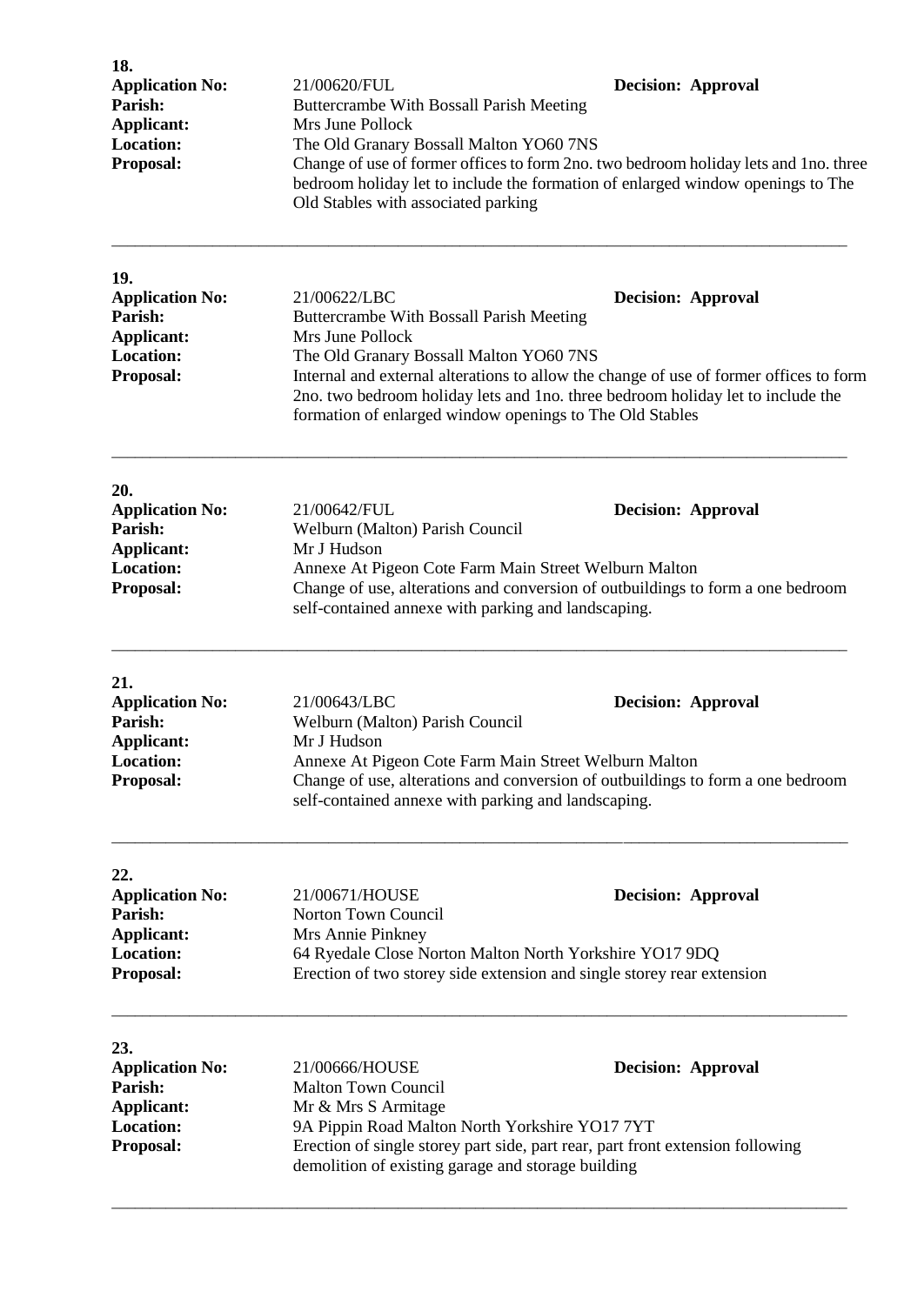| 24.<br><b>Application No:</b><br>Parish:<br>Applicant:                                         | 21/00684/HOUSE<br><b>Sproxton Parish Meeting</b>                                                                                                                                                                                                                                                                                                                                                                               | <b>Decision: Approval</b>                                                                                                                                                                              |  |
|------------------------------------------------------------------------------------------------|--------------------------------------------------------------------------------------------------------------------------------------------------------------------------------------------------------------------------------------------------------------------------------------------------------------------------------------------------------------------------------------------------------------------------------|--------------------------------------------------------------------------------------------------------------------------------------------------------------------------------------------------------|--|
| <b>Location:</b><br>Proposal:                                                                  | Mr S and Mrs J Welford<br>Middle Farm Main Street Sproxton Helmsley North Yorkshire YO62 5EF<br>Erection of a single storey L shaped rear extension with a covered link and erection<br>of a replacement detached garage and store building at the south east corner of the<br>domestic curtilage following removal of the existing together with installation of<br>2no. dormer windows to the rear elevation of the dwelling |                                                                                                                                                                                                        |  |
| 25.<br><b>Application No:</b><br>Parish:<br>Applicant:<br><b>Location:</b><br>Proposal:        | 21/00696/HOUSE<br>Wintringham Parish Council<br>Ms Annie Kirby<br>Deighton House Main Street Wintringham Malton YO17 8HX<br>Erection of a two storey side extension and a detached garage.                                                                                                                                                                                                                                     | <b>Decision: Approval</b>                                                                                                                                                                              |  |
| 26.<br><b>Application No:</b><br>Parish:<br>Applicant:<br><b>Location:</b><br>Proposal:        | 21/00698/HOUSE<br><b>Terrington Parish Council</b><br>E Watson<br>main house.                                                                                                                                                                                                                                                                                                                                                  | <b>Decision: Approval</b><br>Green Acres Flat Top Farm Road Terrington Malton YO60 6PA<br>Conversion of existing garage to form additional living space with erection of link to                       |  |
| 27.<br><b>Application No:</b><br>Parish:<br><b>Applicant:</b><br><b>Location:</b><br>Proposal: | 21/00710/HOUSE<br><b>Decision: Approval</b><br><b>Sheriff Hutton Parish Council</b><br>Michaela and Steve Packer<br>Fieldview 6 Pecketts Close Sheriff Hutton North Yorkshire YO60 6AA<br>Internal alterations to one of the two attached garages to form additional domestic<br>accommodation to include window at the front to replace the garage door and<br>additional window to the rear                                  |                                                                                                                                                                                                        |  |
| 28.<br><b>Application No:</b><br>Parish:<br>Applicant:<br>Location:<br>Proposal:               | 21/00709/HOUSE<br><b>Warthill Parish Council</b><br>Mr & Mrs Forkin<br>Birchfield Common Lane Warthill YO19 5XW<br>of replacement windows                                                                                                                                                                                                                                                                                      | <b>Decision: Approval</b><br>Erection of 2no. gable extensions and 1no. flat roof extension to rear following<br>removal of existing conservatory, rendering of the existing property and installation |  |
| 29.<br><b>Application No:</b><br>Parish:<br>Applicant:<br><b>Location:</b><br>Proposal:        | 21/00725/TPO<br><b>Oswaldkirk Parish Meeting</b><br>Rhona Sutherland<br>overhanging the house.                                                                                                                                                                                                                                                                                                                                 | <b>Decision: Approval</b><br>Orchard House The Terrace Oswaldkirk Helmsley YO62 5XZ<br>Removal of the lower three branches pointing north west which are encroaching and                               |  |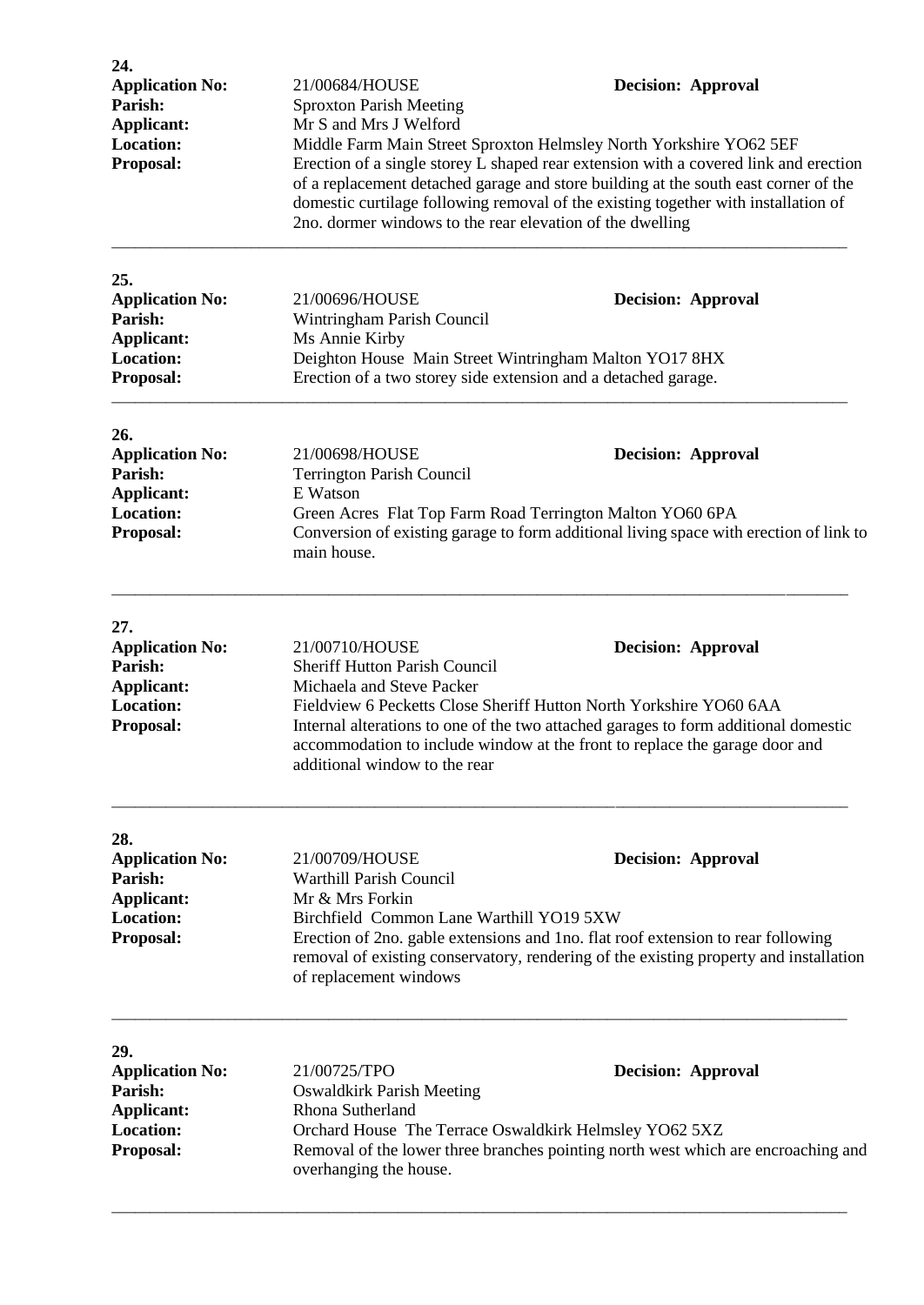| 30.<br><b>Application No:</b><br>Parish:<br><b>Applicant:</b>                                  | 21/00730/HOUSE<br>Pickering Town Council<br>Mr Tom Foan                                                                                                                                                                                                                                      | <b>Decision: Approval</b>                                                                                            |
|------------------------------------------------------------------------------------------------|----------------------------------------------------------------------------------------------------------------------------------------------------------------------------------------------------------------------------------------------------------------------------------------------|----------------------------------------------------------------------------------------------------------------------|
| <b>Location:</b><br>Proposal:                                                                  | Southolme 7 Outgang Road Pickering YO18 7EL<br>Erection of single storey rear extension.                                                                                                                                                                                                     |                                                                                                                      |
| 31.<br><b>Application No:</b><br>Parish:<br><b>Applicant:</b><br>Location:<br>Proposal:        | 21/00737/HOUSE<br><b>Malton Town Council</b><br>Mr and Mrs Jarvis<br>42 Headland Rise Malton YO17 7PR<br>Erection of single storey rear extension                                                                                                                                            | <b>Decision: Approval</b>                                                                                            |
| 32.<br><b>Application No:</b><br>Parish:<br><b>Applicant:</b><br><b>Location:</b><br>Proposal: | 21/00747/FUL<br><b>Decision: Approval</b><br>Helmsley Town Council<br>Mr Andrew Lomas (Ferndean Cottages Ltd)<br>34 Bondgate Helmsley North Yorkshire YO62 5BR<br>Change of use of the existing dwelling to form a two bedroom holiday letting unit (no<br>internal or external alterations) |                                                                                                                      |
| 33.<br><b>Application No:</b><br>Parish:<br><b>Applicant:</b><br><b>Location:</b><br>Proposal: | 21/00739/HOUSE<br><b>Sheriff Hutton Parish Council</b><br>Mr Carl Payne<br>Gower Hall Thornton Le Clay Malton YO60 7QD<br>(part retrospective).                                                                                                                                              | <b>Decision: Approval</b><br>Erection of single storey side extension, erection of open porch to the front elevation |
| 34.<br><b>Application No:</b><br>Parish:<br><b>Applicant:</b><br><b>Location:</b><br>Proposal: | 21/00742/HOUSE<br><b>Decision: Approval</b><br>Scrayingham Parish Council<br>Mr & Mrs Kerry<br>Orchard Cottage Leppington Lane Leppington Malton YO17 9RL<br>Erection of single storey rear extension.                                                                                       |                                                                                                                      |
| 35.<br><b>Application No:</b><br>Parish:<br><b>Applicant:</b><br><b>Location:</b><br>Proposal: | 21/00743/HOUSE<br><b>Decision: Approval</b><br><b>Terrington Parish Council</b><br>D Lynch & J Thompson<br>Round Hill Cottage Wiganthorpe Terrington Malton North Yorkshire YO60 6NU<br>Erection of single storey home office and utility following removal of existing<br>garage.           |                                                                                                                      |
| 36.<br><b>Application No:</b><br>Parish:<br><b>Applicant:</b><br>Location:<br>Proposal:        | 21/00749/HOUSE<br><b>Decision: Approval</b><br>Welburn (Malton) Parish Council<br>Mr Russell Smalley<br>Cragside Crambeck Welburn Malton North Yorkshire YO60 7EL<br>Erection of single storey rear extension.                                                                               |                                                                                                                      |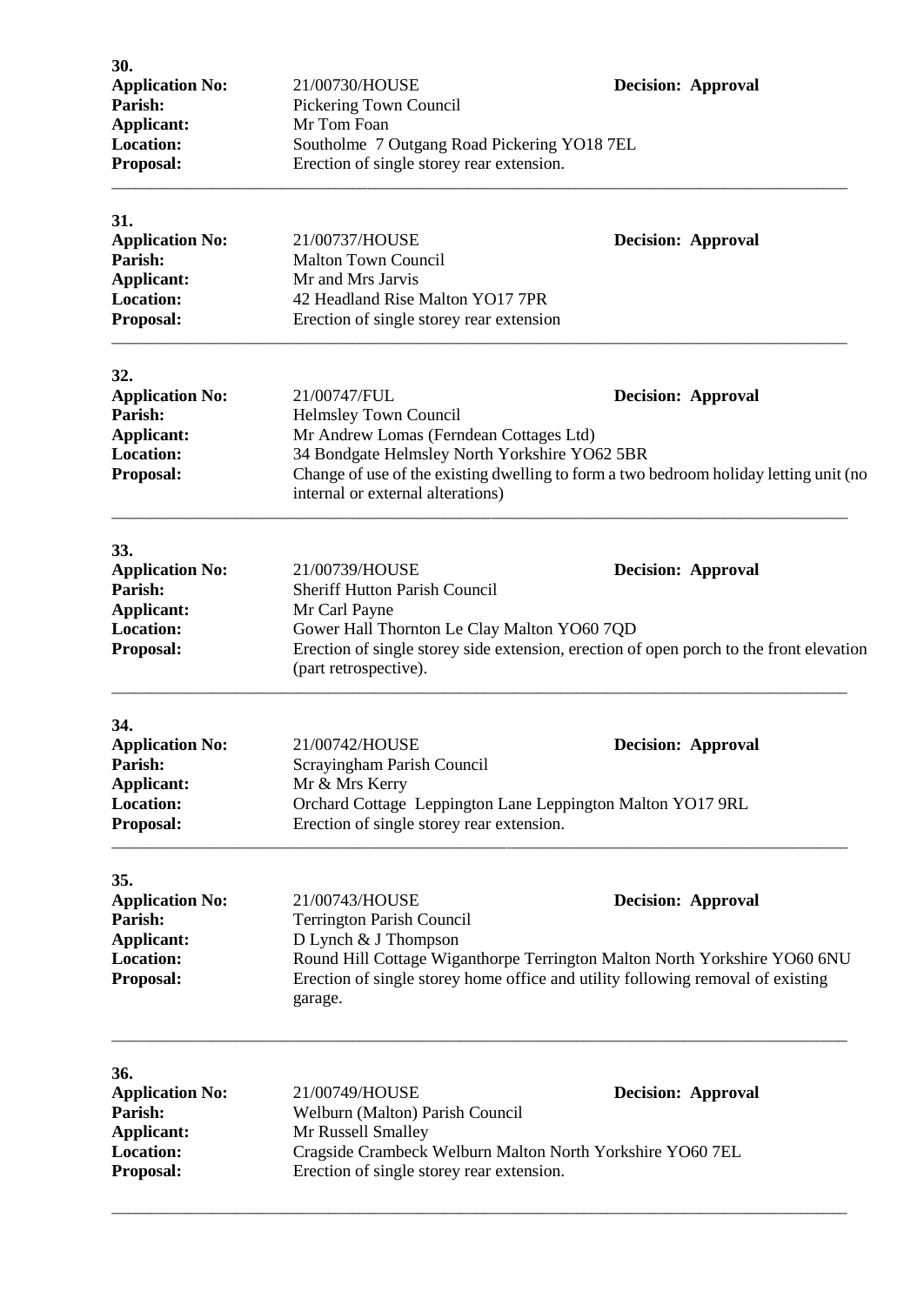| 37.<br><b>Application No:</b><br>Parish:<br>Applicant:                                         | 21/00768/TPO<br><b>Malton Town Council</b><br>Mr Mark Bramhall                                                                                                                                                                                                                                                                                                                                                                                                                                                                                                                                          | <b>Decision: DETERMINED</b> |
|------------------------------------------------------------------------------------------------|---------------------------------------------------------------------------------------------------------------------------------------------------------------------------------------------------------------------------------------------------------------------------------------------------------------------------------------------------------------------------------------------------------------------------------------------------------------------------------------------------------------------------------------------------------------------------------------------------------|-----------------------------|
| <b>Location:</b><br>Proposal:                                                                  | 5 York Road Malton YO17 6AU<br>Works to trees under TPO 247A/1999 - T3 Lime (T13 on TPO) - cut off dead wood<br>and crown lift, cut back basal growth, T4 Beech (T12 on TPO) - cut off dead wood<br>and prune limbs to south and south east by 4.5m to better balance tree, T5 (sycamore)<br>fell tree, T7 (yew) top tree retaining shape and level with tree 6, T8 (yew) top tree<br>retaining shape and level with tree 6, T10 (ash) fell to ground level, T11 Walnut<br>(T16 on TPO) some judicious pruning for views on south east and cutting back<br>against the house north and east side by 2m. |                             |
| 38.<br><b>Application No:</b><br>Parish:<br>Applicant:<br>Location:<br>Proposal:               | 21/00771/FUL<br><b>Decision: Approval</b><br><b>Scackleton Parish Council</b><br>Mr Anthony McCallum<br>Land At Scackleton Lane Scackleton<br>Erection of galvanised steel storage unit for storage of horticultural tools, equipment<br>and materials and formation of hard standing parking area for two vehicles                                                                                                                                                                                                                                                                                     |                             |
| 39.<br><b>Application No:</b><br>Parish:<br><b>Applicant:</b><br><b>Location:</b><br>Proposal: | 21/00775/HOUSE<br><b>Decision: Approval</b><br>Kirkbymoorside Town Council<br>Mr Jon Russell<br>36 Piercy End Kirkbymoorside YO62 6DF<br>Installation of 5no. timber double glazed Yorkshire sliding sash windows to front<br>elevation as replacement to existing timber single glazed casement windows                                                                                                                                                                                                                                                                                                |                             |
| 40.<br><b>Application No:</b><br>Parish:<br>Applicant:<br>Location:<br>Proposal:               | 21/00781/LBC<br><b>Decision: Approval</b><br>Sinnington Parish Council<br>Mr David Sellars<br>Willow Cottage Main Street Sinnington Pickering North Yorkshire YO62 6SQ<br>Internal alterations to allow the formation of a downstairs shower room and WC                                                                                                                                                                                                                                                                                                                                                |                             |
| 41.<br><b>Application No:</b><br>Parish:<br><b>Applicant:</b><br><b>Location:</b><br>Proposal: | 21/00784/HOUSE<br>Kirkbymoorside Town Council<br>Mr & Mrs Wood<br>1 Slingsby Garth Kirkbymoorside YO62 6JD<br>Erection of single storey rear extension.                                                                                                                                                                                                                                                                                                                                                                                                                                                 | <b>Decision: Approval</b>   |
| 42.<br><b>Application No:</b><br>Parish:<br>Applicant:<br>Location:<br>Proposal:               | 21/00792/HOUSE<br>Nawton Parish Council<br><b>Kate Farrell</b><br>10 Bellaby Park Nawton Helmsley YO62 7RA<br>Erection of single storey conservatory to the side elevation                                                                                                                                                                                                                                                                                                                                                                                                                              | <b>Decision: Approval</b>   |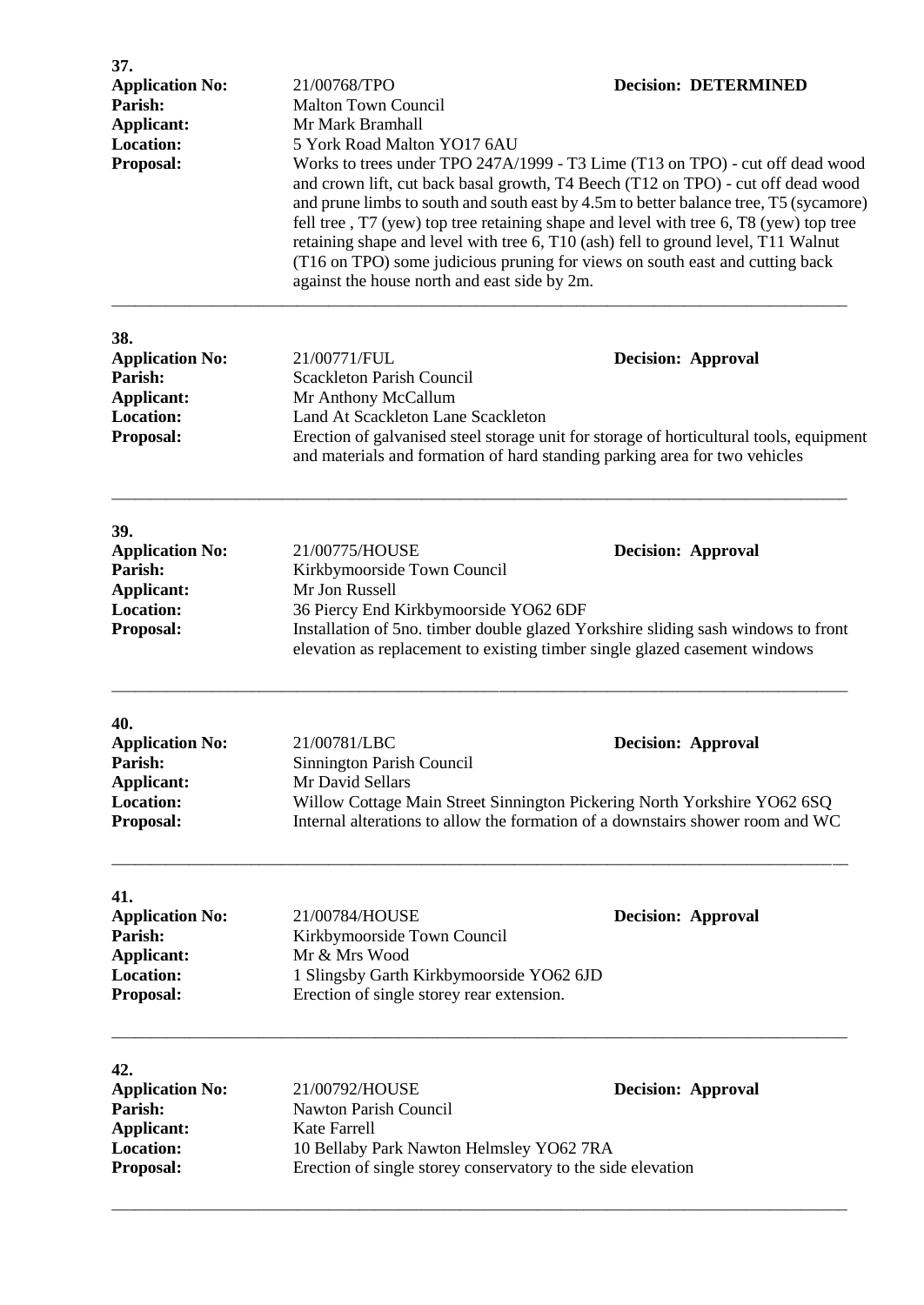| 43.<br><b>Application No:</b>         | 21/00815/HOUSE                                                                                                                                                                                                                                                                                                                                                                                                                               | <b>Decision: Approval</b>                                                            |
|---------------------------------------|----------------------------------------------------------------------------------------------------------------------------------------------------------------------------------------------------------------------------------------------------------------------------------------------------------------------------------------------------------------------------------------------------------------------------------------------|--------------------------------------------------------------------------------------|
| Parish:                               | Habton Parish Council                                                                                                                                                                                                                                                                                                                                                                                                                        |                                                                                      |
| Applicant:<br><b>Location:</b>        | Mrs Helen Warden                                                                                                                                                                                                                                                                                                                                                                                                                             |                                                                                      |
| Proposal:                             | 2 Philadelphia Cottages Riggs Road Ryton Malton YO17 6RZ<br>Erection of single storey rear extension                                                                                                                                                                                                                                                                                                                                         |                                                                                      |
| 44.                                   |                                                                                                                                                                                                                                                                                                                                                                                                                                              |                                                                                      |
| <b>Application No:</b>                | 21/00832/FUL                                                                                                                                                                                                                                                                                                                                                                                                                                 | <b>Decision: Approval</b>                                                            |
| Parish:<br>Applicant:                 | <b>Wombleton Parish Council</b><br>Mr Paul Foster                                                                                                                                                                                                                                                                                                                                                                                            |                                                                                      |
| <b>Location:</b>                      | Former Sub Station Moorfields Lane Wombleton Kirkbymoorside North Yorkshire                                                                                                                                                                                                                                                                                                                                                                  |                                                                                      |
| Proposal:                             | Change of use of former electrical sub station to residential storage together with the<br>reinstatement of timber doors and windows to include alterations to 2no. openings,<br>erection of timber shelter to rear of structure and repair works to structure                                                                                                                                                                               |                                                                                      |
| 45.                                   |                                                                                                                                                                                                                                                                                                                                                                                                                                              |                                                                                      |
| <b>Application No:</b>                | 21/00833/HOUSE                                                                                                                                                                                                                                                                                                                                                                                                                               | <b>Decision: Approval</b>                                                            |
| Parish:<br>Applicant:                 | Norton Town Council<br>Mr Paul Warriner                                                                                                                                                                                                                                                                                                                                                                                                      |                                                                                      |
| Location:                             | 4 Barley Close Norton Malton North Yorkshire YO17 9EP                                                                                                                                                                                                                                                                                                                                                                                        |                                                                                      |
| Proposal:                             |                                                                                                                                                                                                                                                                                                                                                                                                                                              | Erection of single storey rear extension following removal of existing conservatory, |
|                                       | erection of single storey entrance lobby to the front elevation.                                                                                                                                                                                                                                                                                                                                                                             |                                                                                      |
| 46.                                   |                                                                                                                                                                                                                                                                                                                                                                                                                                              |                                                                                      |
| <b>Application No:</b>                | 21/00842/ADV                                                                                                                                                                                                                                                                                                                                                                                                                                 | <b>Decision: Approval</b>                                                            |
| Parish:                               | Norton Town Council                                                                                                                                                                                                                                                                                                                                                                                                                          |                                                                                      |
| <b>Applicant:</b><br><b>Location:</b> | Norton Hive Library<br>Norton Library 86 Commercial Street Norton Malton North Yorkshire YO17 9ES                                                                                                                                                                                                                                                                                                                                            |                                                                                      |
| Proposal:                             | Display of 2no. Norton Hive non-illuminated logo sign, 4no. Sight Support<br>non-illuminated logo sign, 1no. non-illuminated notice board, 1no. oak flag pole and<br>banner Norton Hive non-illuminated sign, 7no. no car parking non-illuminated signs,<br>Ino. fire assembly point non-illuminated sign, 1no. emergency vehicle<br>non-illuminated sign, 1no. new non-illuminated notice board to replace existing (part<br>retrospective) |                                                                                      |
| 47.                                   |                                                                                                                                                                                                                                                                                                                                                                                                                                              |                                                                                      |
| <b>Application No:</b><br>Parish:     | 21/00846/HOUSE<br>Normanby Parish Meeting                                                                                                                                                                                                                                                                                                                                                                                                    | <b>Decision: Approval</b>                                                            |
| <b>Applicant:</b>                     | Mr & Mrs P & T Clarke                                                                                                                                                                                                                                                                                                                                                                                                                        |                                                                                      |
| <b>Location:</b>                      | Normanby Hill Hill Top Farm Road Normanby Kirkbymoorside North Yorkshire<br><b>YO62 6RH</b>                                                                                                                                                                                                                                                                                                                                                  |                                                                                      |
| Proposal:                             | Erection of orangery to the side/west elevation, replacement entrance steps to the<br>front elevation, installation of a window to the east elevation, installation of a new<br>doorway between plant room and garage.                                                                                                                                                                                                                       |                                                                                      |
| 48.                                   |                                                                                                                                                                                                                                                                                                                                                                                                                                              |                                                                                      |
| <b>Application No:</b>                | 21/00847/LBC                                                                                                                                                                                                                                                                                                                                                                                                                                 | <b>Decision: Approval</b>                                                            |
| Parish:                               | Normanby Parish Meeting                                                                                                                                                                                                                                                                                                                                                                                                                      |                                                                                      |
| Applicant:<br><b>Location:</b>        | Mr & Mrs P & T Clarke                                                                                                                                                                                                                                                                                                                                                                                                                        |                                                                                      |
|                                       | Normanby Hill Hill Top Farm Road Normanby Kirkbymoorside North Yorkshire<br>YO62 6RH                                                                                                                                                                                                                                                                                                                                                         |                                                                                      |
| Proposal:                             | Erection of orangery to the side/west elevation, replacement entrance steps to the<br>front elevation, installation of a window to the east elevation, installation of a new<br>doorway between plant room and garage.                                                                                                                                                                                                                       |                                                                                      |